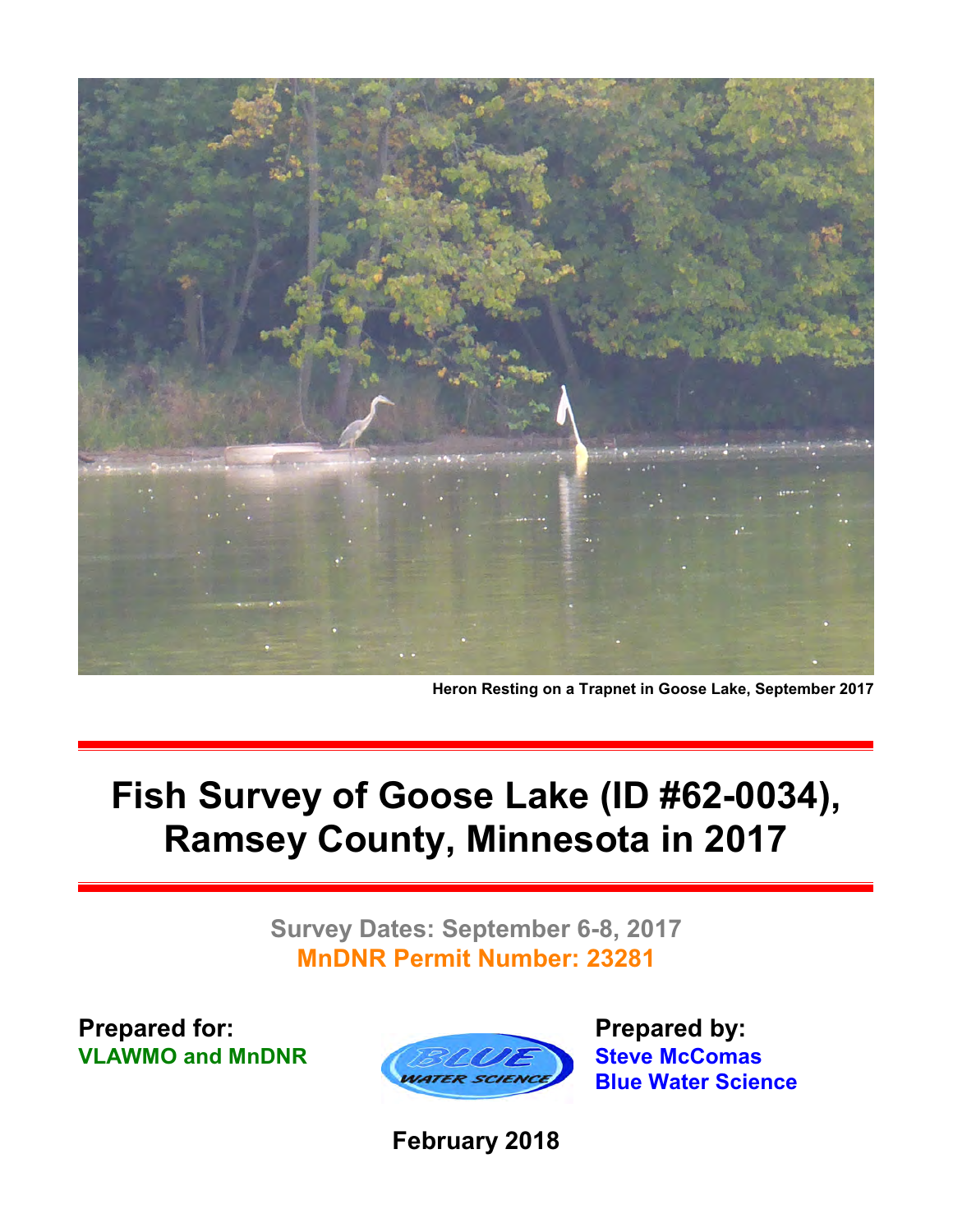## **Fish Survey of Goose Lake (ID #62-0034), Ramsey County, Minnesota in 2017**

#### *Summary*

The first recorded Goose Lake fish survey occurred in 1986. The 1986 results indicated a sparse fishery with moderate numbers of black bullheads and only two other species in low numbers (brown bullheads and white suckers)(Table 1). It is likely that winterkill was a frequent occurrence and limited fish. In 2012, fish were more abundant, especially in the East Goose basin (Table 1). Black bullheads had a high density and may have been adversely impacting water quality. The VLAWMO sponsored bullhead removal by commercial fishermen and bullhead numbers were reduced based on the 2017 survey results. Black bullheads are not likely to be impacting water quality at this time. Also in 2017, black crappies had a very high density whereas bluegill sunfish, yellow perch, and largemouth bass decreased compared to the 2012 survey.

**Table 1. Three fish surveys have been conducted on Goose Lake since 1986. The first survey was conducted on June 30, 1986 by the Minnesota Department of Natural Resources (MnDNR). The second fish survey was conducted on July 17-18, 2012 Blue Water Science (BWS). The third survey was conducted on September 7-8, 2017 by BWS.**

|                        | 1986<br>Goose<br><b>Fish/Net</b><br><b>MnDNR</b> | 2012<br><b>West Goose</b><br><b>Fish/Net</b><br>$(n=3)$<br><b>BWS</b> | 2012<br><b>East Goose</b><br><b>Fish/Net</b><br>$(n=8)$<br><b>BWS</b> | 2012<br>Goose<br><b>Fish/Net</b><br>$(n=11)$<br><b>BWS</b> | 2017<br><b>West Goose</b><br><b>Fish/Net</b><br>$(n=4)$<br><b>BWS</b> | 2017<br><b>East Goose</b><br><b>Fish/Net</b><br>(n=8)<br><b>BWS</b> | 2017<br>Goose<br><b>Fish/Net</b><br>$(n=12)$<br><b>BWS</b> | <b>Typical</b><br>Range<br>(MnDNR) |
|------------------------|--------------------------------------------------|-----------------------------------------------------------------------|-----------------------------------------------------------------------|------------------------------------------------------------|-----------------------------------------------------------------------|---------------------------------------------------------------------|------------------------------------------------------------|------------------------------------|
| <b>Black bullhead</b>  | 48                                               | 14                                                                    | 105                                                                   | 80                                                         | 17                                                                    | 24                                                                  | 22                                                         | $11.5 - 132.6$                     |
| <b>Black crappies</b>  | $-$                                              | 3.0                                                                   | 44                                                                    | 33                                                         | 12                                                                    | 219                                                                 | 150                                                        | $2.4 - 15.1$                       |
| <b>Bluegills</b>       | $-$                                              | 68                                                                    | 154                                                                   | 131                                                        | 44                                                                    | 21                                                                  | 28                                                         | $1.9 - 29.5$                       |
| Brown bullhead         | 0.4                                              | $\overline{\phantom{a}}$                                              | --                                                                    | --                                                         |                                                                       |                                                                     |                                                            | $0.4 - 4.5$                        |
| Golden shiner          | $\sim$                                           | 1.3                                                                   | --                                                                    | 0.4                                                        | 6.8                                                                   | 0.5                                                                 | 2.6                                                        | $0.2 - 1.1$                        |
| Green sunfish          | $\sim$                                           | 0.3                                                                   | 1.3                                                                   | 0.7                                                        | 0.5                                                                   |                                                                     | 0.2                                                        | $0.2 - 1.9$                        |
| Hybrid sunfish         | $-$                                              | 1.0                                                                   | 0.9                                                                   | 0.9                                                        | 1.8                                                                   | 0.6                                                                 | 1.0                                                        | <b>NA</b>                          |
| Largemouth bass        | $-$                                              | 1.7                                                                   | 21                                                                    | 16                                                         |                                                                       | 1.0                                                                 | 0.7                                                        | $0.3 - 1.2$                        |
| Pumpkinseed            | $-$                                              | 2.3                                                                   | 12                                                                    | 10                                                         | 2.5                                                                   | 1.0                                                                 | 1.5                                                        | $0.8 - 8.4$                        |
| White sucker           | 0.4                                              | $\overline{\phantom{a}}$                                              | 0.1                                                                   | 0.1                                                        |                                                                       |                                                                     |                                                            | $0.3 - 2.6$                        |
| Yellow bullhead        |                                                  |                                                                       |                                                                       |                                                            | 0.3                                                                   |                                                                     | 0.1                                                        | <b>NA</b>                          |
| Yellow perch           | $\sim$                                           | 0.3                                                                   | 55                                                                    | 40                                                         | 1.0                                                                   | 0.1                                                                 | 0.4                                                        | $0.3 - 3.8$                        |
| Painted turtle         | $\sim$                                           | 16                                                                    | 0.4                                                                   | 4.5                                                        | 1.5                                                                   | 0.4                                                                 | 0.9                                                        | ۵.                                 |
| Snapping turtle        | $\sim$                                           | 3.7                                                                   | --                                                                    | 1.0                                                        | 0.8                                                                   | 0.1                                                                 | 0.3                                                        | --                                 |
| Softshell turtle       | --                                               | $\overline{\phantom{a}}$                                              | 0.3                                                                   | 0.2                                                        |                                                                       |                                                                     |                                                            | --                                 |
| Number of fish species | 3                                                |                                                                       | 10                                                                    |                                                            |                                                                       | 10                                                                  |                                                            |                                    |
| <b>TOTAL FISH</b>      | 49                                               | 92                                                                    | 393                                                                   | 312                                                        | 85                                                                    | 267                                                                 | 206                                                        | $-$                                |



**[left] Map of trapnet sets in 2017. [right] Fish from a single trapnet in 2017.**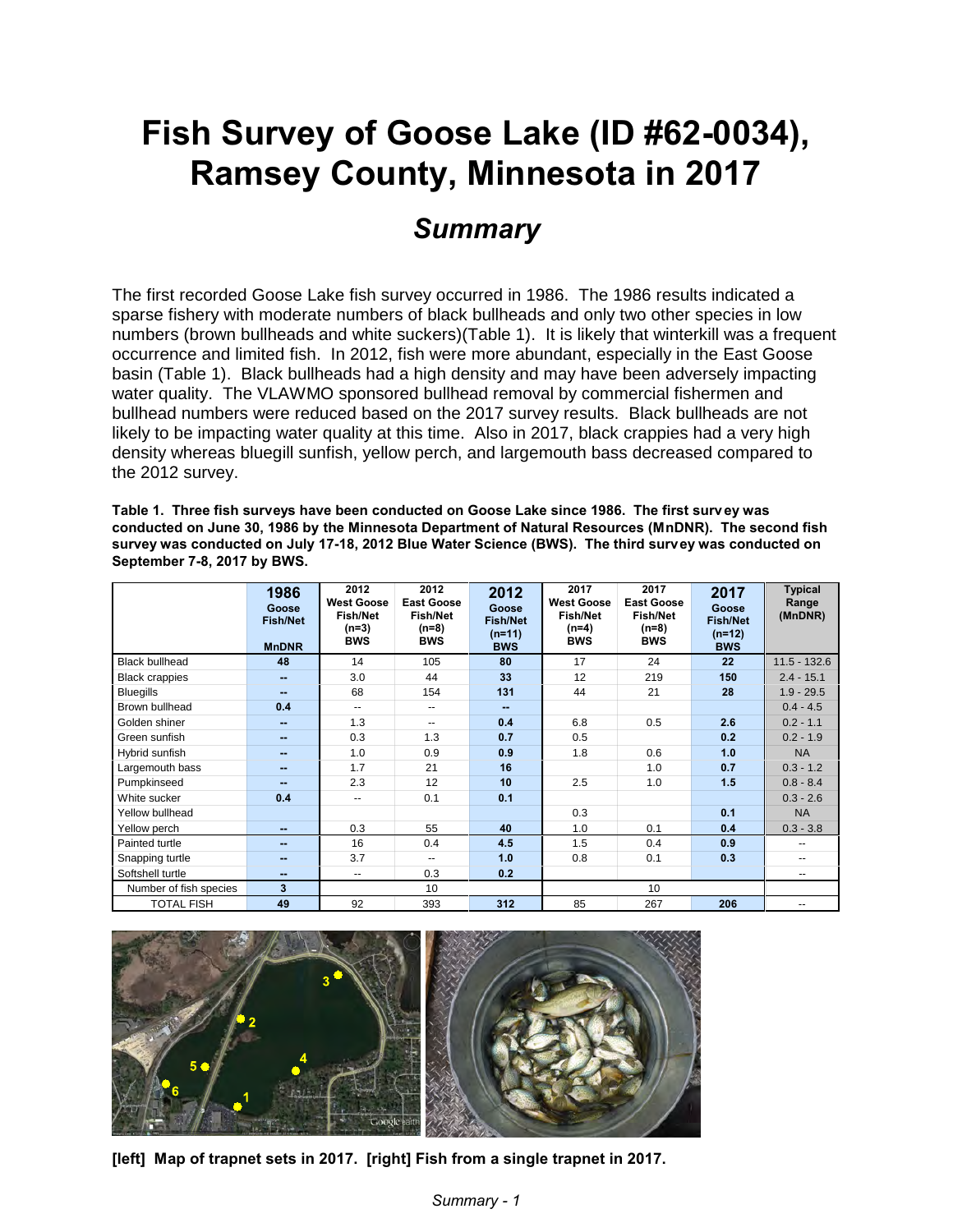## **Fish Survey of Goose Lake (ID #62-0034), Ramsey County, Minnesota in 2017**

#### **Introduction**

Goose Lake (ID: 62-0034) is a 145-acre shallow lake, located in Ramsey County, Minnesota. In September 2017, VLAWMO contracted for a fish survey with Blue Water Science with a permit number 23281 granted from the MnDNR. The last fish surveys were conducted in 2012 by Blue Water Science and in 1986 by the MnDNR. The primary objective of this survey was to characterize the fish community in Goose Lake.

### **Methods**

Six standard trapnets were sampled for 2 days for a total of 12 lifts to survey fish in Goose Lake. The trapnet was a MnDNR-style with a 4 x 6 feet square frame with two funnel mouth openings and 50-feet lead. Net mesh size was 3/8 inch. Six standard trap nets were set on Wednesday morning September 6, 2017. Six nets were fished for the following 2 days (September 7 and 8). Trapnet locations are shown in Figure 1 and pictures of a typical trapnet operation are shown in Figure 2.



**Figure 1. Map of trapnet sets in 2017.**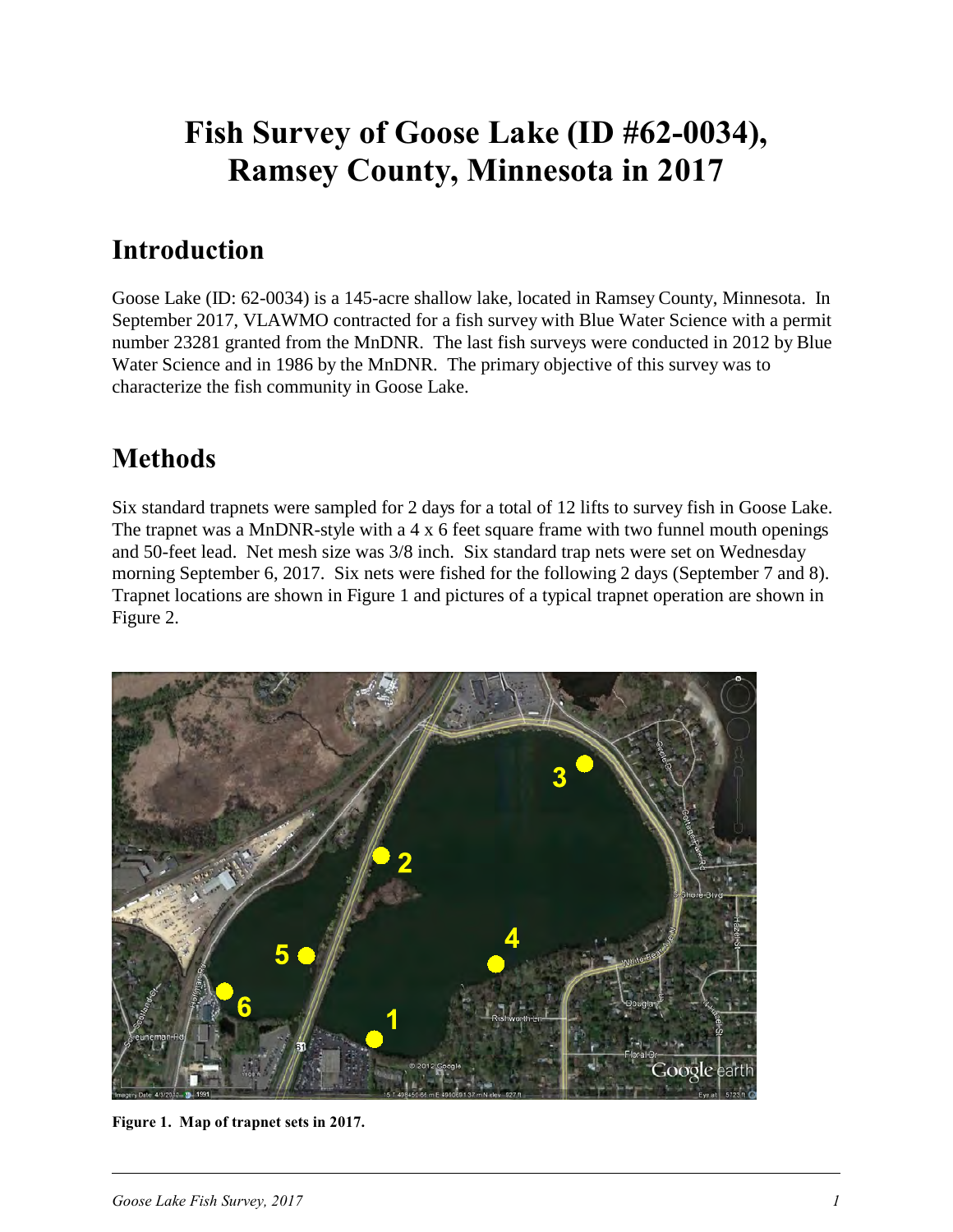



**The back hoop of the trapnet is propped up on the bow (front end) of the survey boat. A dip net is used to remove the fish from the back of the trapnet.** 

**Fish are transferred to tubs, then they are counted and measured and released.**

**Figure 2. Trapnet set and fish sampling in the Goose Lake fish survey.**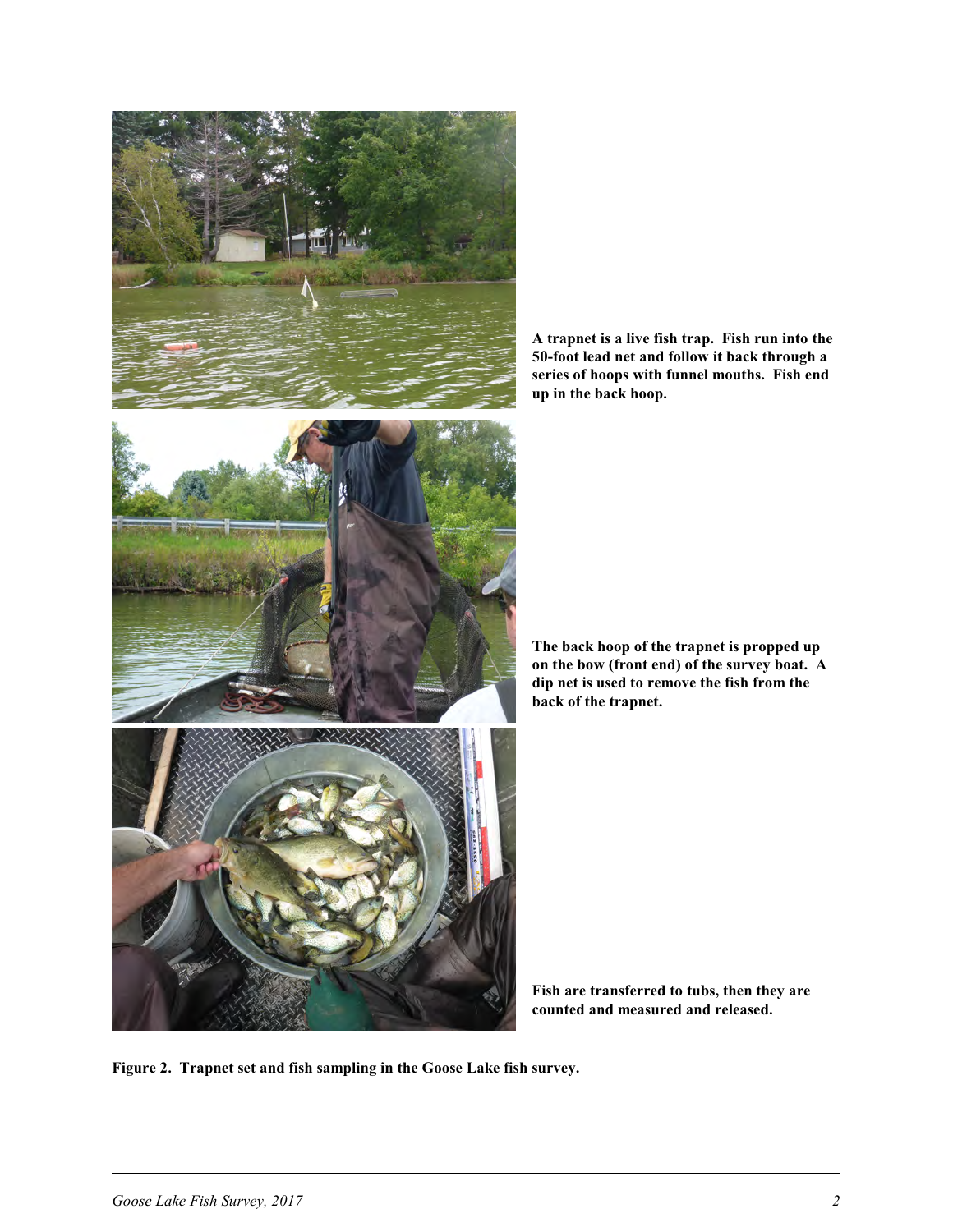#### **Results**

Fish Per Net: A total of 10 fish species were sampled in Goose Lake on September 7-8, 2017. Black crappies were the most abundant species followed by bluegill sunfish. Nets 1 through 4, on the east side of the lake, were the most productive (Table 1).

The average number of black crappies caught per net was high with the average haul of 150 fish per net (Tables 1 and 2).

**Table 1. Goose Lake fish survey results from September 7-8, 2017 using 6 nets monitored for 2 days for a total of 12 lifts are shown below.** 

| <b>Fish Species</b>    |       |       |       |       | <b>East Goose</b> |                  |                |              |       |                | <b>West Goose</b> |                  | <b>Total</b> | <b>Fish</b> |
|------------------------|-------|-------|-------|-------|-------------------|------------------|----------------|--------------|-------|----------------|-------------------|------------------|--------------|-------------|
|                        |       | Net 1 |       | Net 2 |                   | Net <sub>3</sub> |                | Net 4        |       | Net 5          |                   | Net <sub>6</sub> | Catch        | per Net     |
|                        | Day 1 | Day 2 | Day 1 | Day 2 | Day 1             | Day 2            | Day 1          | Day $2 \mid$ | Day 1 | Day 2          | Day 1             | Day 2            |              | $(n=12)$    |
| <b>Black bullheads</b> | 9     | 21    | 56    | 65    | 9                 | 6                | 11             | 13           | 5     | 5              | ⇁                 | 52               | 259          | 22          |
| <b>Black crappies</b>  | 251   | 200   | 382   | 265   | 262               | 194              | 102            | 97           |       | 4              | 20                | 23               | 1800         | 150         |
| <b>Bluegills</b>       | 8     | 10    | 31    | 16    | 10                | 6                | 55             | 30           | 20    | 19             | 73                | 62               | 340          | 28          |
| Golden shiner          |       |       |       |       | 1                 | 1                |                |              |       |                | 10                | 17               | 31           | 2.6         |
| Green sunfish          |       |       |       |       |                   |                  |                |              |       | $\overline{2}$ |                   |                  | 2            | 0.2         |
| Hybrid sunfish         |       |       | 3     |       |                   |                  |                |              | 2     | 2              | 3                 |                  | 12           | 1.0         |
| Largemouth bass        |       |       | 2     | 2     | 1                 | 4                |                |              |       |                |                   |                  | 8            | 0.7         |
| Pumpkinseed            |       |       |       | ۸     |                   |                  | $\overline{2}$ | 2            |       | 2              | 3                 | 5                | 18           | 1.5         |
| Yellow bullhead        |       |       |       |       |                   |                  |                |              |       |                |                   |                  | 1            | 0.1         |
| Yellow perch           |       |       |       |       |                   |                  |                |              | 2     |                |                   |                  | 5            | 0.4         |
| <b>TOTAL FISH</b>      | 271   | 235   | 475   | 349   | 283               | 209              | 170            | 143          | 29    | 35             | 117               | 160              | 2476         | 206         |

**Table 2. Goose Lake fish survey trapnet results from September 7-8, 2017.** 

|                       | <b>West Goose</b><br><b>Fish per Net</b><br>$(n=4)$ | <b>East Goose</b><br>Fish per Net<br>(n=8) | Goose<br>Fish per Net<br>$(n=12)$ | <b>Typical</b><br>Range<br>(MnDNR) |
|-----------------------|-----------------------------------------------------|--------------------------------------------|-----------------------------------|------------------------------------|
| <b>Black bullhead</b> | 17                                                  | 24                                         | 22                                | $11.5 - 132.6$                     |
| <b>Black crappies</b> | 12                                                  | 219                                        | 150                               | $2.4 - 15.1$                       |
| <b>Bluegills</b>      | 44                                                  | 21                                         | 28                                | $1.9 - 29.5$                       |
| Golden shiner         | 6.8                                                 | 0.5                                        | 2.6                               | $0.2 - 1.1$                        |
| Green sunfish         | 0.5                                                 |                                            | 0.2                               | $0.2 - 1.9$                        |
| Hybrid sunfish        | 1.8                                                 | 0.6                                        | 1.0                               | <b>NA</b>                          |
| Largemouth bass       |                                                     | 1.0                                        | 0.7                               | $0.3 - 1.2$                        |
| Pumpkinseed           | 2.5                                                 | 1.0                                        | 1.5                               | $0.8 - 8.4$                        |
| Yellow bullhead       | 0.3                                                 |                                            | 0.1                               | <b>NA</b>                          |
| Yellow perch          | 1.0                                                 | 0.1                                        | 0.4                               | $0.3 - 3.8$                        |
| Painted turtle        | 1.5                                                 | 0.4                                        | 0.9                               |                                    |
| Snapping turtle       | 0.8                                                 | 0.1                                        | 0.3                               | --                                 |
| <b>TOTAL FISH</b>     |                                                     | 267                                        | 206                               |                                    |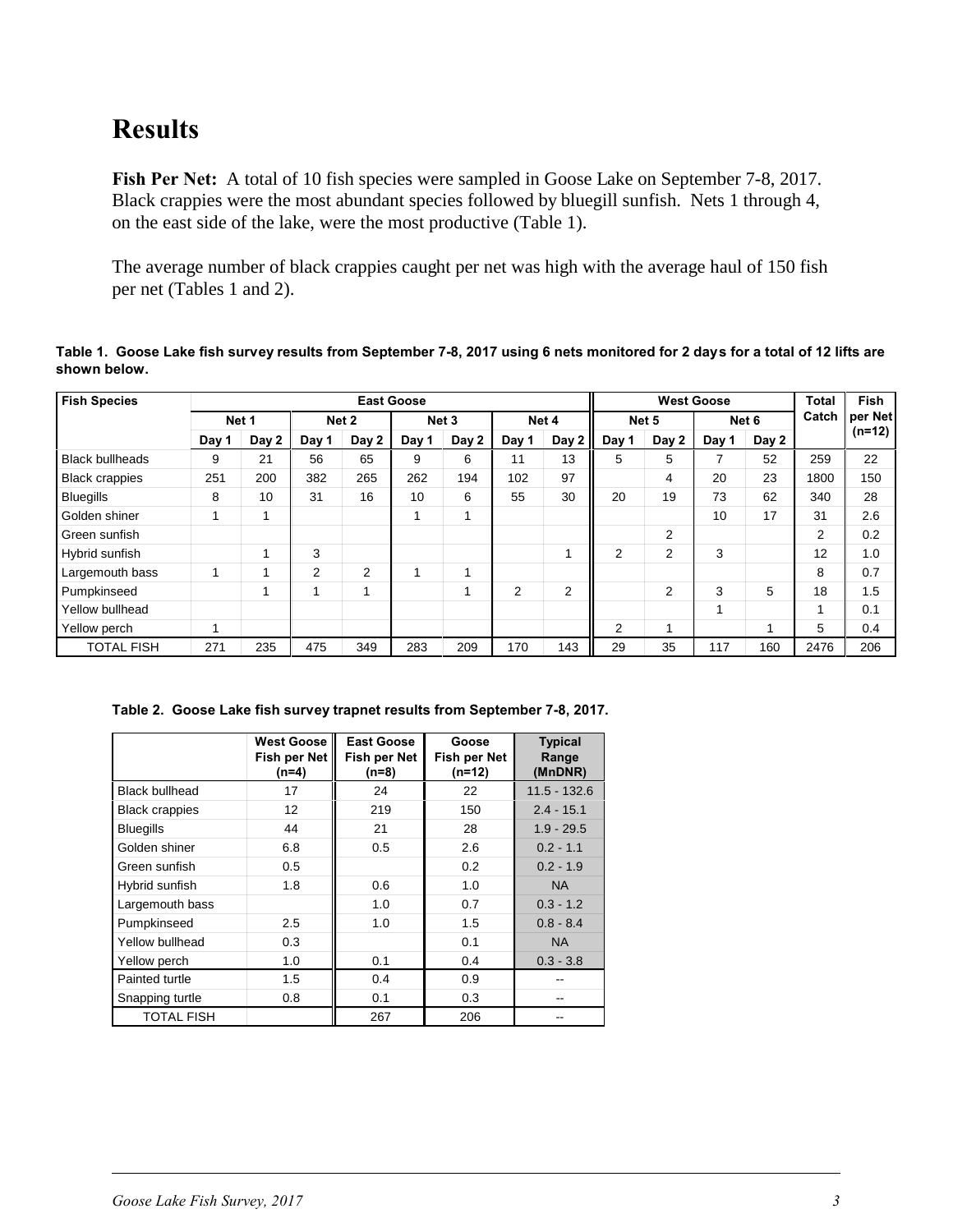Fish Length: Fish lengths are shown in Table 3 and Figure 3. Bluegill lengths ranged from 3.5 inches up to 8 inches with the majority of the population less than 6 inches in West Goose while a majority of the population was 6 inches or greater in East Goose. Largemouth bass were present with lengths up to 16 inches. At these lengths, the bass population has some capacity to capture and ingest small to medium-sized fish and should keep sunfish and bullheads from becoming overpopulated and from producing stunted growth conditions. Adult bullheads are not easily controlled by fish predation, but the existing fish predation pressure may control the young-of-the-year.

| Length<br>(inches)                                | <b>Bullhead</b>         | <b>Black</b>   |                | <b>Black</b><br><b>Crappies</b> |                | <b>Bluegills</b> |              | Golden<br><b>Shiner</b> |              | Green<br><b>Sunfish</b> |                | <b>Hybrid</b><br><b>Sunfish</b> |      | Largemouth<br><b>Bass</b> |                | Pumpkin<br>-seed |              | Yellow<br><b>Bullhead</b> | Yellow         | Perch        |
|---------------------------------------------------|-------------------------|----------------|----------------|---------------------------------|----------------|------------------|--------------|-------------------------|--------------|-------------------------|----------------|---------------------------------|------|---------------------------|----------------|------------------|--------------|---------------------------|----------------|--------------|
|                                                   | West                    | East           | West           | East                            | West           | East             | West         | East                    | West         | East                    | West           | East                            | West | East                      | West           | East             | West         | East                      | West           | East         |
| $3$                                               |                         |                |                |                                 |                | $\mathbf{1}$     |              |                         |              |                         |                |                                 |      |                           |                |                  |              |                           |                |              |
| $\mathsf 3$                                       |                         |                | $\overline{2}$ |                                 |                | $\overline{2}$   |              |                         | $\mathbf{1}$ |                         |                |                                 |      |                           | $\mathbf{1}$   | $\mathbf{1}$     |              |                           |                |              |
| 3.5                                               |                         |                |                |                                 |                | $\overline{7}$   |              |                         |              |                         |                |                                 |      |                           |                | $\mathbf 0$      |              |                           |                |              |
| 4                                                 |                         |                |                |                                 |                | 8                |              |                         |              |                         |                |                                 |      |                           |                | 3                |              |                           |                |              |
| 4.5                                               | $\mathbf{1}$            | 6              |                |                                 | $\overline{7}$ | 3                |              |                         | $\mathbf{1}$ |                         | $\mathbf{1}$   |                                 |      |                           |                |                  |              |                           |                |              |
| 5                                                 | 13                      | 64             | $\mathbf{1}$   |                                 | 29             | $\overline{2}$   | $\mathbf{1}$ |                         |              |                         |                | $\mathbf{1}$                    |      |                           | 3              |                  |              |                           |                | $\mathbf{1}$ |
| 5.5                                               | 28                      | 56             | 11             |                                 | 64             | 10               | $\mathbf{1}$ |                         |              |                         |                |                                 |      |                           | 3              | $\overline{2}$   |              |                           |                |              |
| 6                                                 | 5                       | 34             | 27             | 19                              | 55             | 41               | 10           | $\overline{2}$          |              |                         |                |                                 |      |                           | $\overline{2}$ | $\mathbf{1}$     |              |                           | $\overline{2}$ |              |
| 6.5                                               | $\overline{\mathbf{4}}$ | 14             | $\overline{4}$ | 204                             | 11             | 60               | 12           |                         |              |                         | $\mathbf{1}$   |                                 |      |                           | $\mathbf{1}$   |                  |              |                           | $\overline{2}$ |              |
| $\overline{7}$                                    |                         | 12             | $\mathbf{1}$   | 31                              | 4              | 24               | 3            | $\overline{2}$          |              |                         | $\overline{2}$ | 3                               |      |                           |                | $\mathbf{1}$     |              |                           |                |              |
| 7.5                                               | $\overline{7}$          | $\overline{2}$ | $\mathbf{1}$   |                                 | 3              | $\overline{7}$   |              |                         |              |                         | 3              |                                 |      |                           |                |                  | $\mathbf{1}$ |                           |                |              |
| $\bf8$                                            | 6                       |                |                |                                 | $\mathbf{1}$   | $\mathbf{1}$     |              |                         |              |                         |                | $\mathbf{1}$                    |      |                           |                |                  |              |                           |                |              |
| 8.5                                               | 3                       | $\mathbf{1}$   |                |                                 |                |                  |              |                         |              |                         |                |                                 |      |                           |                |                  |              |                           |                |              |
| $\boldsymbol{9}$                                  | $\mathbf{1}$            |                |                |                                 |                |                  |              |                         |              |                         |                |                                 |      |                           |                |                  |              |                           |                |              |
| 9.5                                               |                         | $\mathbf{1}$   |                |                                 |                |                  |              |                         |              |                         |                |                                 |      |                           |                |                  |              |                           |                |              |
| 10                                                |                         |                |                |                                 |                |                  |              |                         |              |                         |                |                                 |      |                           |                |                  |              |                           |                |              |
| 10.5                                              |                         |                |                |                                 |                |                  |              |                         |              |                         |                |                                 |      |                           |                |                  |              |                           |                |              |
| 11                                                |                         |                |                |                                 |                |                  |              |                         |              |                         |                |                                 |      |                           |                |                  |              |                           |                |              |
| 11.5                                              |                         |                |                |                                 |                |                  |              |                         |              |                         |                |                                 |      |                           |                |                  |              |                           |                |              |
| 12                                                | $\mathbf{1}$            |                |                |                                 |                |                  |              |                         |              |                         |                |                                 |      |                           |                |                  |              |                           |                |              |
| 12.5                                              |                         |                |                |                                 |                |                  |              |                         |              |                         |                |                                 |      |                           |                |                  |              |                           |                |              |
| 13                                                |                         |                |                |                                 |                |                  |              |                         |              |                         |                |                                 |      |                           |                |                  |              |                           |                |              |
| 13.5                                              |                         |                |                |                                 |                |                  |              |                         |              |                         |                |                                 |      |                           |                |                  |              |                           |                |              |
| 14                                                |                         |                |                |                                 |                |                  |              |                         |              |                         |                |                                 |      | $\mathbf{1}$              |                |                  |              |                           |                |              |
| 14.5                                              |                         |                |                |                                 |                |                  |              |                         |              |                         |                |                                 |      | $\mathbf{1}$              |                |                  |              |                           |                |              |
| 15                                                |                         |                |                |                                 |                |                  |              |                         |              |                         |                |                                 |      | 5                         |                |                  |              |                           |                |              |
| 15.5                                              |                         |                |                |                                 |                |                  |              |                         |              |                         |                |                                 |      |                           |                |                  |              |                           |                |              |
| 16                                                |                         |                |                |                                 |                |                  |              |                         |              |                         |                |                                 |      | $\mathbf{1}$              |                |                  |              |                           |                |              |
| Total<br>(measured)                               | 69                      | 190            | 47             | 254                             | 174            | 166              | 27           | 4                       | $\mathbf{2}$ | 0                       | $\overline{7}$ | 5                               |      | 8                         | 10             | 8                | 1            |                           | 4              | 1            |
| <b>Total</b><br>(Counted)                         |                         |                |                | 1499                            |                |                  |              |                         |              |                         |                |                                 |      |                           |                |                  |              |                           |                |              |
| <b>Total Fish</b>                                 |                         |                |                | 1753                            |                |                  |              |                         |              |                         |                |                                 |      |                           |                |                  |              |                           |                |              |
| % of the<br><b>Total Catch</b><br><b>Measured</b> | 100%                    | 100%           | 100%           | 14%                             | 100%           | 100%             | 100%         | 100%                    | 100%         | 100%                    | 100%           | 100%                            | 100% | 100%                      | 100%           | 100%             | 100%         | 100%                      | 100%           | 100%         |

**Table 3. Length frequency of fish species (as total length) for the West and East Goose Lake fish surv ey for September 2017.**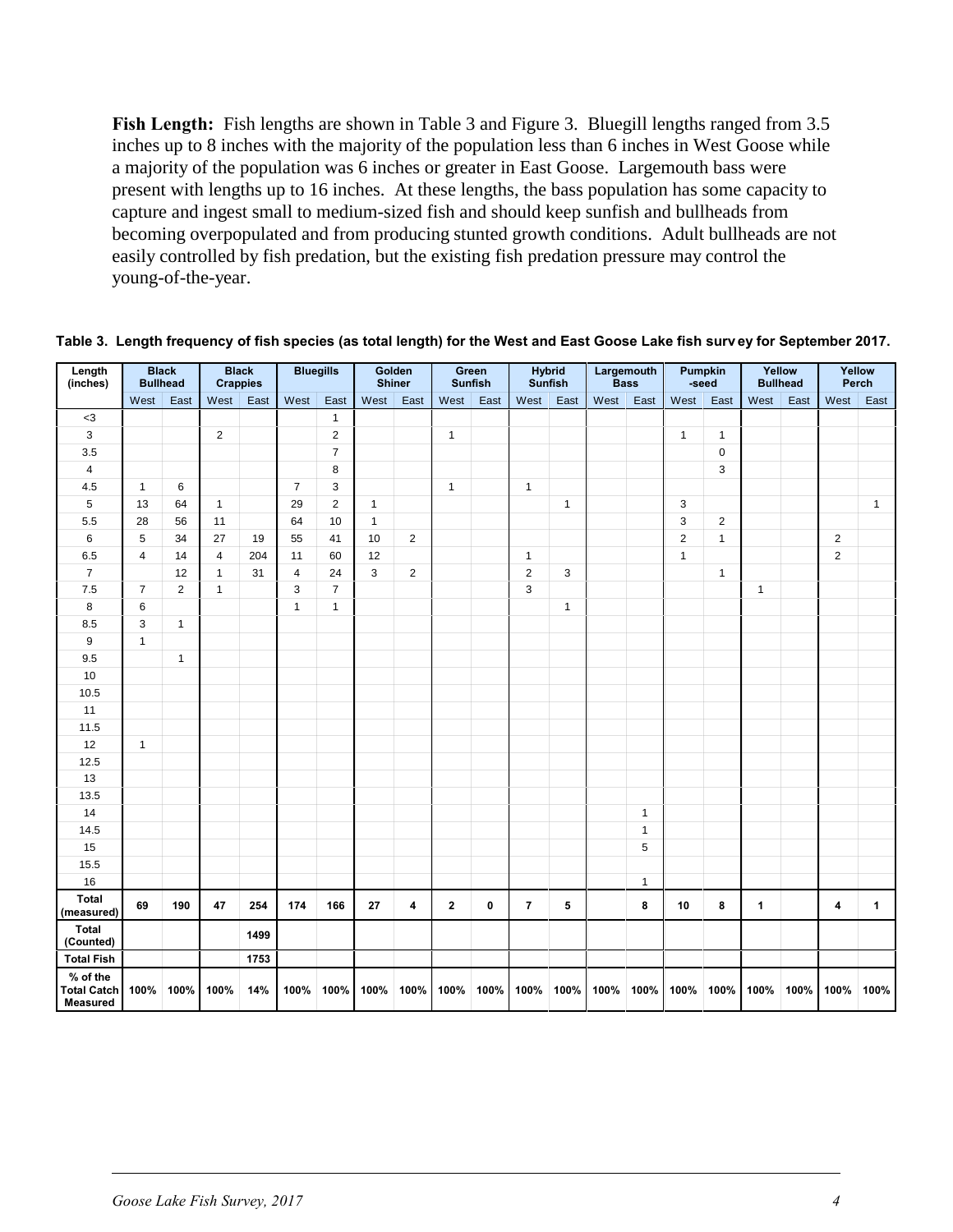Turtle Results: Painted and snapping turtles were sampled in the trapnets and were common in Goose Lake. Turtles will do well in Goose Lake because of the large percentage of a natural shoreline area.

| <b>Net</b>                       | <b>Painted</b><br><b>Turtles</b> | <b>Snapping</b><br><b>Turtles</b> |
|----------------------------------|----------------------------------|-----------------------------------|
| East Goose Lake, September 2017  |                                  |                                   |
| $\mathbf{1}$                     | 3                                | 1                                 |
| $\overline{2}$                   | 2                                |                                   |
| 3                                |                                  |                                   |
| $\overline{4}$                   |                                  |                                   |
| West Goose Lake, September 2017  |                                  |                                   |
| 5                                | ิค                               | 2                                 |
| 6                                |                                  |                                   |
| Total Turtle (12 nets)           | 11                               | Δ                                 |
| <b>Turtle/Trapnet (12 lifts)</b> | 0.9                              | 0.3                               |

#### **Table 4. Painted turtle and snapping turtle catch per net for the 2 netting days.**



**Figure 3. A snapping turtle that was caught in Goose Lake in 2017.**



**Figure 4. [left] Bluegill sunfish and black crappie were both present in Goose Lake. Black crappies were the most abundant fish sampled in 2017.**

**[right] Largemouth bass catch rate was lower in 2017 compared to 2012.**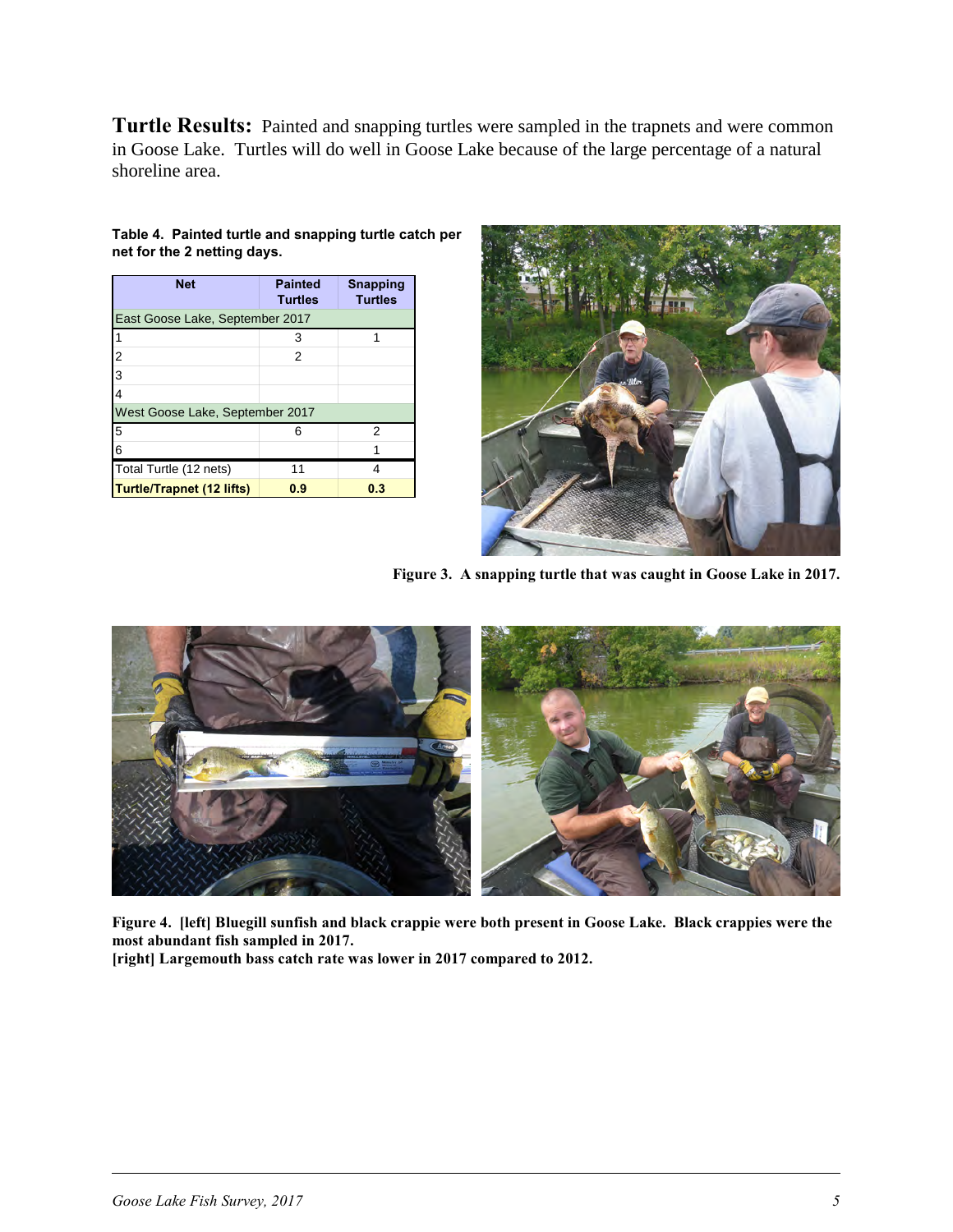### **Representative Fish Species of Goose Lake**





**Hybrid sunfish Bluegill sunfish**











**Golden shiner**

**Figure 5. Representative fish species found in Goose Lake in 2012 and 2017.**

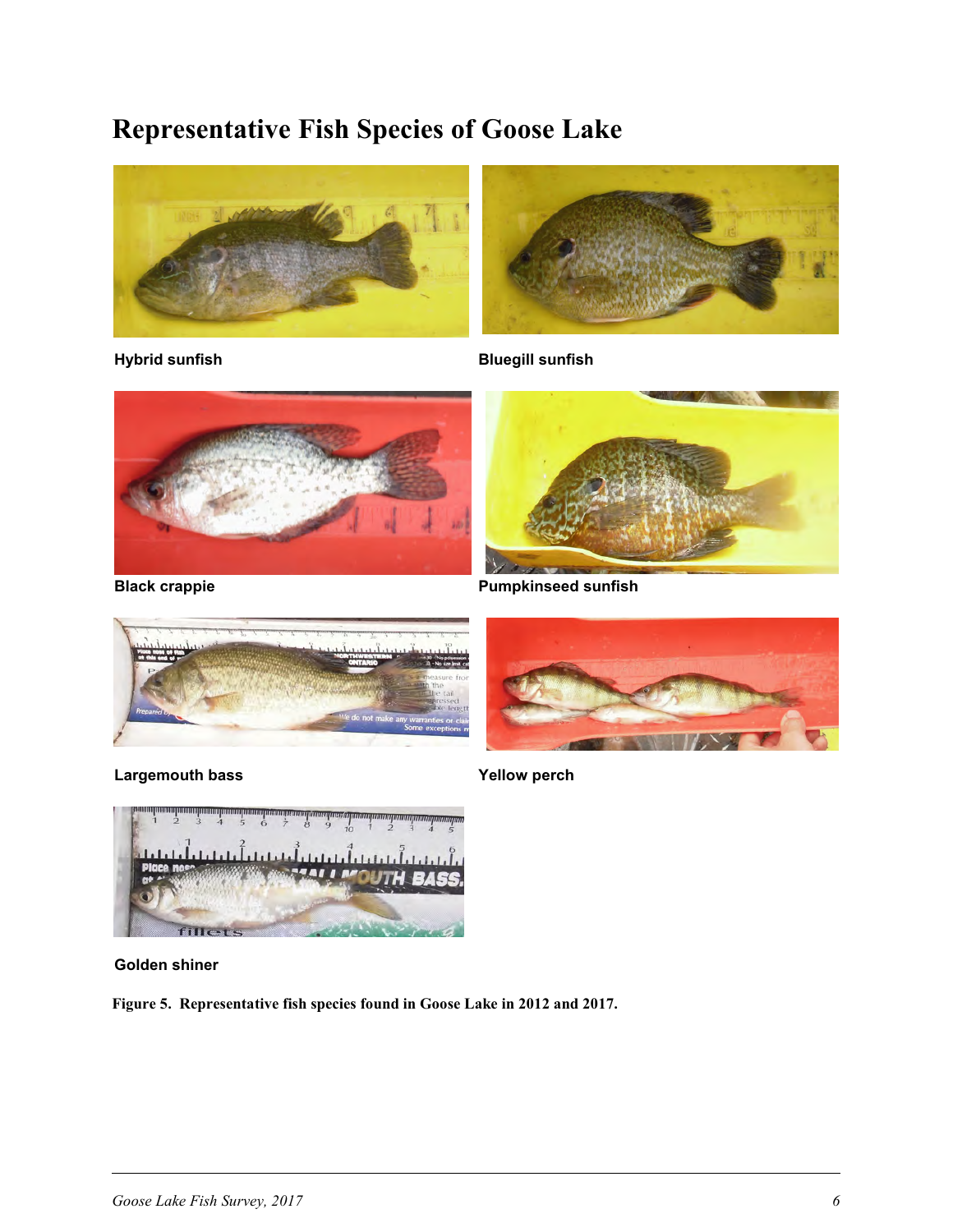### **Comparison of 1986, 2012, and 2017 Fish Surveys**

The oldest recorded Goose Lake fish survey on the MnDNR Lakefinder website occurred in 1986. The 1986 results indicated a sparse fishery with moderate numbers of black bullheads and only two other species in low numbers (brown bullheads and white suckers)(Table 5). It is likely that winterkill was a frequent occurrence and severely limited fish. In 2012, fish were abundant, especially in the East Goose basin (Table 5). Black bullheads and bluegills sunfish were the dominant species. A variety of fish lengths represented a number of year classes which indicate that winterkill may not be as common compared to the 1980s.

In 2017, the fish community was different compared to 2012. Black bullhead numbers were lower as were largemouth bass. Black crappies numbers increased dramatically. Maybe the decline in bullheads results in better crappie recruitment.

**Table 5. Three fish surveys have been conducted on Goose Lake since 1986. The first survey was conducted on June 30, 1986 by the Minnesota Department of Natural Resources (MnDNR). The second fish survey was conducted on July 17-18, 2012 Blue Water Science (BWS). The thrid survey was conducted on September 7-8, 2017 by BWS.**

|                        | 1986<br>Goose<br><b>Fish/Net</b><br><b>MnDNR</b> | 2012<br>West<br>Goose<br><b>Fish/Net</b><br>$(n=3)$<br><b>BWS</b> | 2012<br><b>East Goose</b><br><b>Fish/Net</b><br>(n=8)<br><b>BWS</b> | 2012<br>Goose<br><b>Fish/Net</b><br>$(n=11)$<br><b>BWS</b> | 2017<br>West<br>Goose<br><b>Fish/Net</b><br>(n=4)<br><b>BWS</b> | 2017<br><b>East Goose</b><br><b>Fish/Net</b><br>(n=8)<br><b>BWS</b> | 2017<br>Goose<br><b>Fish/Net</b><br>$(n=12)$<br><b>BWS</b> | <b>Typical</b><br>Range<br>(MnDNR) |
|------------------------|--------------------------------------------------|-------------------------------------------------------------------|---------------------------------------------------------------------|------------------------------------------------------------|-----------------------------------------------------------------|---------------------------------------------------------------------|------------------------------------------------------------|------------------------------------|
| <b>Black bullhead</b>  | 48                                               | 14                                                                | 105                                                                 | 80                                                         | 17                                                              | 24                                                                  | 22                                                         | $11.5 - 132.6$                     |
| <b>Black crappies</b>  | $-$                                              | 3.0                                                               | 44                                                                  | 33                                                         | 12                                                              | 219                                                                 | 150                                                        | $2.4 - 15.1$                       |
| <b>Bluegills</b>       | $\overline{\phantom{a}}$                         | 68                                                                | 154                                                                 | 131                                                        | 44                                                              | 21                                                                  | 28                                                         | $1.9 - 29.5$                       |
| Brown bullhead         | 0.4                                              | $\overline{\phantom{a}}$                                          | $\overline{\phantom{a}}$                                            | $\sim$ $\sim$                                              |                                                                 |                                                                     |                                                            | $0.4 - 4.5$                        |
| Golden shiner          | $\overline{a}$                                   | 1.3                                                               | $\overline{\phantom{a}}$                                            | 0.4                                                        | 6.8                                                             | 0.5                                                                 | 2.6                                                        | $0.2 - 1.1$                        |
| Green sunfish          | $\overline{\phantom{a}}$                         | 0.3                                                               | 1.3                                                                 | 0.7                                                        | 0.5                                                             |                                                                     | 0.2                                                        | $0.2 - 1.9$                        |
| Hybrid sunfish         | $\overline{\phantom{a}}$                         | 1.0                                                               | 0.9                                                                 | 0.9                                                        | 1.8                                                             | 0.6                                                                 | 1.0                                                        | <b>NA</b>                          |
| Largemouth bass        | $-$                                              | 1.7                                                               | 21                                                                  | 16                                                         |                                                                 | 1.0                                                                 | 0.7                                                        | $0.3 - 1.2$                        |
| Pumpkinseed            | $\qquad \qquad -$                                | 2.3                                                               | 12                                                                  | 10                                                         | 2.5                                                             | 1.0                                                                 | 1.5                                                        | $0.8 - 8.4$                        |
| White sucker           | 0.4                                              | $-$                                                               | 0.1                                                                 | 0.1                                                        |                                                                 |                                                                     |                                                            | $0.3 - 2.6$                        |
| Yellow bullhead        |                                                  |                                                                   |                                                                     |                                                            | 0.3                                                             |                                                                     | 0.1                                                        | <b>NA</b>                          |
| Yellow perch           | $-$                                              | 0.3                                                               | 55                                                                  | 40                                                         | 1.0                                                             | 0.1                                                                 | 0.4                                                        | $0.3 - 3.8$                        |
| Painted turtle         | $-$                                              | 16                                                                | 0.4                                                                 | 4.5                                                        | 1.5                                                             | 0.4                                                                 | 0.9                                                        | --                                 |
| Snapping turtle        | $\overline{\phantom{a}}$                         | 3.7                                                               | $- -$                                                               | 1.0                                                        | 0.8                                                             | 0.1                                                                 | 0.3                                                        | --                                 |
| Softshell turtle       | $-$                                              | $-$                                                               | 0.3                                                                 | 0.2                                                        |                                                                 |                                                                     |                                                            | --                                 |
| Number of fish species | 3                                                |                                                                   | 10                                                                  |                                                            |                                                                 | 10                                                                  |                                                            |                                    |
| <b>TOTAL FISH</b>      | 49                                               | 92                                                                | 393                                                                 | 312                                                        | 85                                                              | 267                                                                 | 206                                                        | --                                 |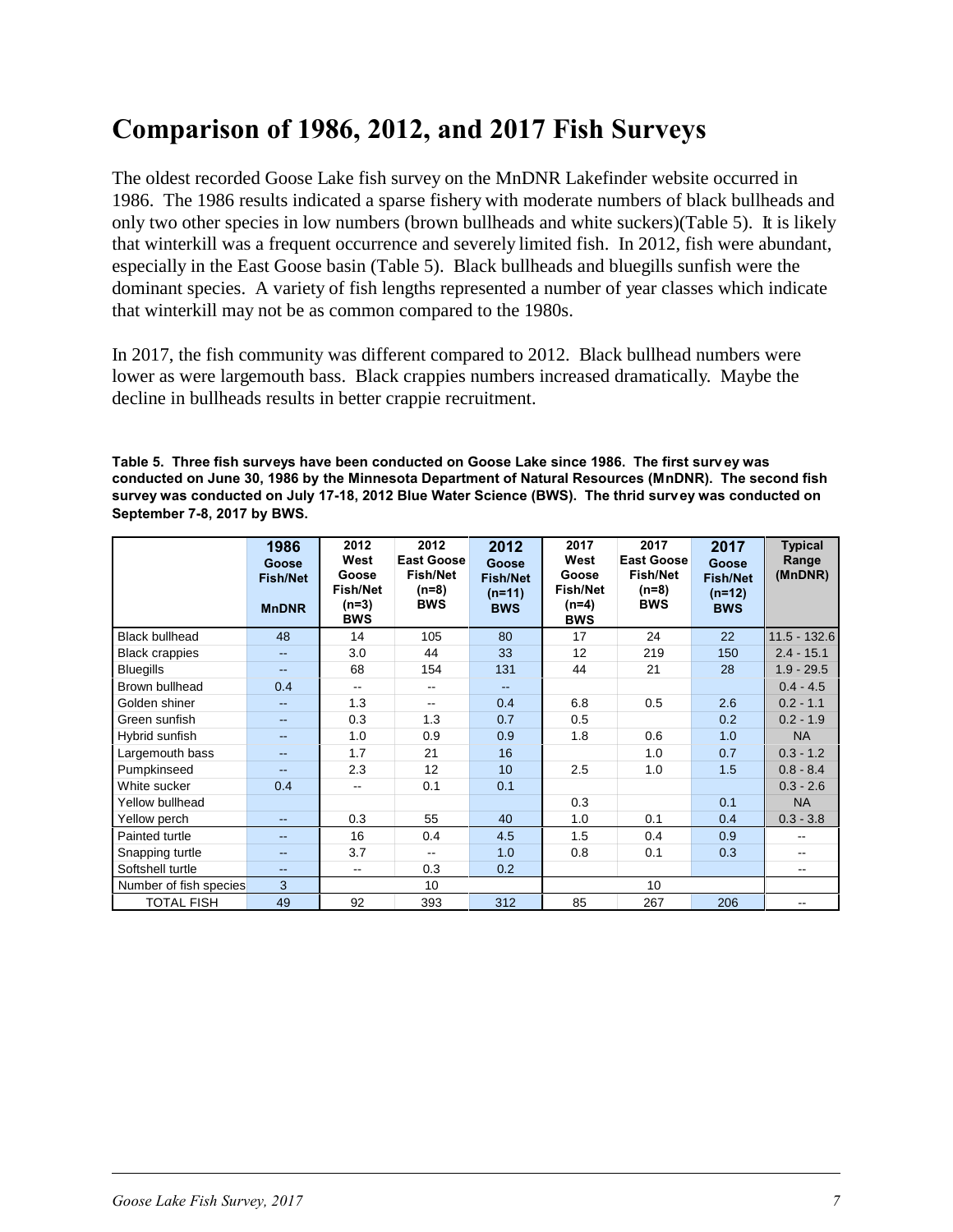#### **Conclusions and Recommendations**

The trapnet survey in 2012 found the largemouth bass population had a high density and a size range from 6.5 to 16 inches indicating that several year classes of fish species were surviving over winter. Bluegills, yellow perch, and largemouth bass abundance (as fish/net) were above the typical MnDNR range for a lake like Goose. However bullheads were also abundant in 2012.

The fish community changed based on findings from the 2017 survey. It appears commercial fishing successfully reduced bullhead densities. In somewhat of a surprise, black crappie numbers increased dramatically while largemouth bass, bluegill, and yellow perch numbers decreased. Black crappies are now the top predator in Goose Lake. Largemouth bass are present and within a range typical for these types of shallow lakes.

No additional fish management is needed at this time but another survey in a few years would be informative.



**Figure 6. Fish surveying crew for the Goose Lake 2017 survey. [left] Brian Corcoran (left-VLAWMO), Steve McComas (middle-left), Connor McComas (middle-right), and Kristine Jenson (right-VLAWMO).**

**[right] Nick Voss (left-VLAWMO), Steve McComas (center), and Connor McComas (right).**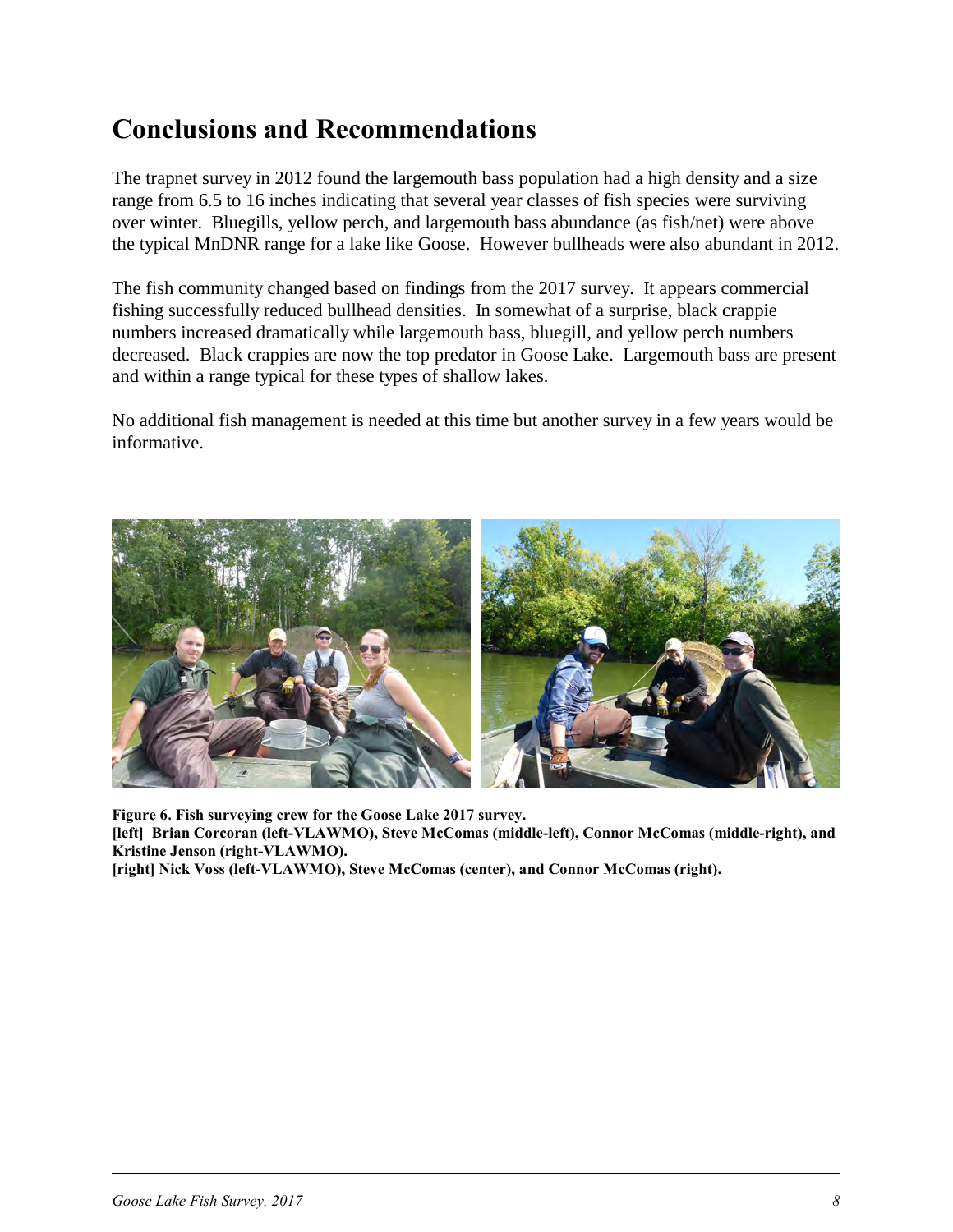# **Appendix A**

### **Minnesota DNR Fish Survey Notification**

**From:** Steve McComas [mailto:mccomas@pclink.com] **Sent:** Tuesday, September 05, 2017 10:10 AM **To:** DeBates, TJ (DNR); Capt. Jason Peterson **Cc:** Brian Corcoran; Kristine Jenson **Subject:** Fish survey notification for Goose Lake and Wilkinson Lake, Ramsey County

Hello all,

Blue Water Science will be conducting fish surveys in Goose Lake (MN ID 62-003400) and Wilkinson Lake (MN ID 62- 004300), Ramsey County, starting on Wednesday, September 6, 2017. We will set 6 standard trap nets in Goose Lake and 4 standard trap nets in Wilkinson Lake. The nets will be monitored daily on Thursday and Friday and all fish will be weighed and measured and returned to the lakes. The nets will be removed from the lakes on Friday, September 8. The fish survey is sponsored by the Vadnais Lake Area Water Organization with the objectives of characterizing the existing fish community structure and assessing potential impacts of fish on water quality.

This survey is being conducted under the permit number: 23281.

Thank you, **Steve McComas BLUE WATER SCIENCE** 550 South Snelling Avenue St. Paul, MN 55116 *651 690 9602* **[mccomas@pclink.com](mailto:mccomas@pclink.com)**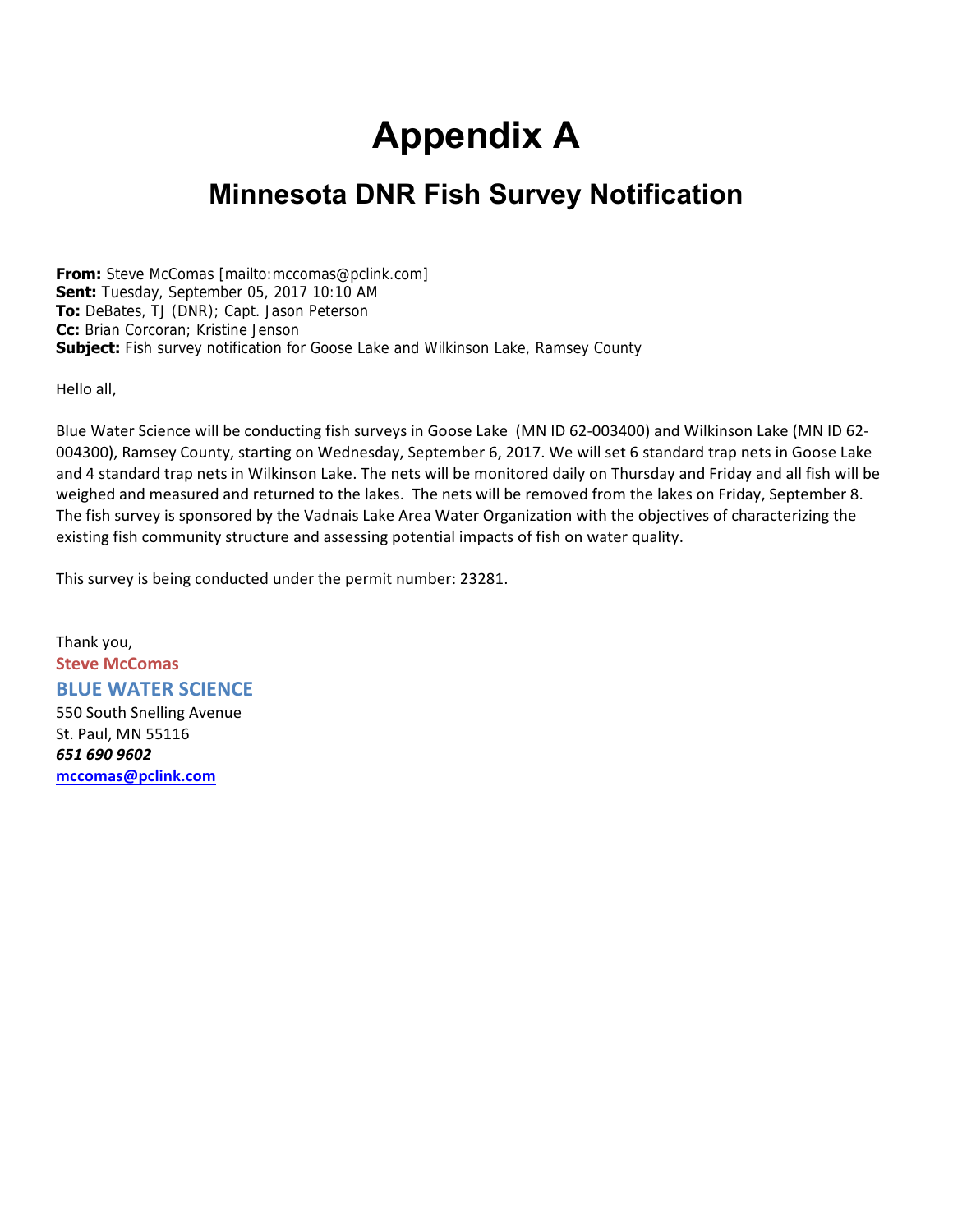# **Appendix B**

#### **2012 Data**

**Goose Lake fish survey results from July 17-18, 2012 using six nets monitored for 2 days for a total of 11 lifts are shown below. One net in West Goose Lake was pulled to shore during the survey and was not counted for the survey. Nets 3 and 4 were the most productive.**

| <b>Fish Species</b>    |          |       |          |          | <b>East Goose</b> |                  |          |          |             |                          | <b>West Goose</b>        |          | <b>Total</b> | <b>Fish</b> |
|------------------------|----------|-------|----------|----------|-------------------|------------------|----------|----------|-------------|--------------------------|--------------------------|----------|--------------|-------------|
|                        |          | Net 1 |          | Net 2    |                   | Net <sub>3</sub> |          | Net 4    | Net 5       |                          |                          | Net 6    | Catch        | per Net     |
|                        | Day 1    | Day 2 | Day 1    | Day 2    | Day 1             | Day 2            | Day 1    | Day 2    | Day 1       | Day 2                    | Day 1                    | Day 2    |              | $(n=11)$    |
| <b>Black bullheads</b> | 99       | 150   |          | 53       | 68                | 290              | 101      | 71       | 5           | $\overline{\phantom{a}}$ | --                       | 31       | 882          | 80          |
| <b>Black crappies</b>  | 39       | 20    | 22       |          | 79                | 17               | 99       | 73       | 5           |                          | --                       | 3        | 359          | 33          |
| <b>Bluegills</b>       | 197      | 142   | 25       | 25       | 197               | 233              | 188      | 224      | 62          | 79                       | $\overline{\phantom{a}}$ | 64       | 1,436        | 131         |
| Golden shiner          | 0        | 0     | 0        | $\Omega$ | 0                 | $\Omega$         | $\Omega$ | 0        |             | 3                        | --                       | $\Omega$ | 4            | 0.4         |
| Green sunfish          | 0        |       | $\Omega$ | $\Omega$ | 7                 |                  | $\Omega$ |          | 0           |                          | --                       | 0        | 8            | 0.7         |
| Hybrid sunfish         | $\Omega$ |       | $\Omega$ | $\Omega$ | $\Omega$          | $\Omega$         | $\Omega$ | $\Omega$ | $\Omega$    | 3                        | $- -$                    | $\Omega$ | 10           | 0.9         |
| Largemouth bass        | 16       | 9     |          | $\Omega$ | 25                | 19               | 54       | 41       | 2           | $\Omega$                 | $- -$                    | 3        | 170          | 15          |
| Pumpkinseed            | 8        | 9     | 2        | 3        | 22                | 17               | 31       | 6        | 4           |                          | --                       | 2        | 105          | 10          |
| White sucker           | $\Omega$ | 0     | $\Omega$ | $\Omega$ | $\Omega$          | $\Omega$         |          | $\Omega$ | $\Omega$    | $\Omega$                 | $- -$                    | $\Omega$ | 1            | 0.1         |
| Yellow perch           | 55       | 47    | 55       | 18       | 33                | 186              | 26       | 21       | $\mathbf 0$ | $\Omega$                 | --                       | 4        | 442          | 40          |
| <b>TOTAL FISH</b>      | 414      | 385   | 112      | 100      | 431               | 763              | 500      | 437      | 79          | 95                       | --                       | 104      | 3,420        | 311         |

**Goose Lake fish survey trapnet results from July 17-18, 2012 using nets for 2 days for a total of 3 lifts are shown below. One net was pulled to shore during the survey and was not counted for the survey. Blue shading indicates where the number of fish caught, expressed as fish per net, were higher than the typical MnDNR range for a lake like Goose Lake.**

|                       | <b>West Goose</b><br>Fish per Net<br>(n=3) | <b>East Goose</b><br>Fish per Net<br>$(n=8)$ | Goose<br>Fish per Net<br>$(n=11)$ | <b>Typical</b><br>Range<br>(MnDNR) |
|-----------------------|--------------------------------------------|----------------------------------------------|-----------------------------------|------------------------------------|
| <b>Black bullhead</b> | 14                                         | 105                                          | 80                                | $11.5 - 132.6$                     |
| <b>Black crappies</b> | 3.0                                        | 44                                           | 33                                | $2.4 - 15.1$                       |
| <b>Bluegills</b>      | 68                                         | 154                                          | 131                               | $1.9 - 29.5$                       |
| Golden shiner         | 1.3                                        | 0                                            | 0.4                               | $0.2 - 1.1$                        |
| Green sunfish         | 0.3                                        | 1.3                                          | 0.7                               | $0.2 - 1.9$                        |
| Hybrid sunfish        | 1.0                                        | 0.9                                          | 0.9                               | <b>NA</b>                          |
| Largemouth bass       | 1.7                                        | 21                                           | 16                                | $0.3 - 1.2$                        |
| Pumpkinseed           | 2.3                                        | 12                                           | 10                                | $0.8 - 8.4$                        |
| White sucker          | 0                                          | 0.1                                          | 0.1                               | $0.3 - 2.6$                        |
| Yellow perch          | 0.3                                        | 55                                           | 40                                | $0.3 - 3.8$                        |
| Painted turtle        | 16                                         | 0.4                                          | 4.5                               |                                    |
| Snapping turtle       | 3.7                                        | $\Omega$                                     | 1.0                               |                                    |
| Softshell turtle      | $\Omega$                                   | 0.3                                          | 0.2                               |                                    |
| <b>TOTAL FISH</b>     | 92                                         | 393                                          | 312                               |                                    |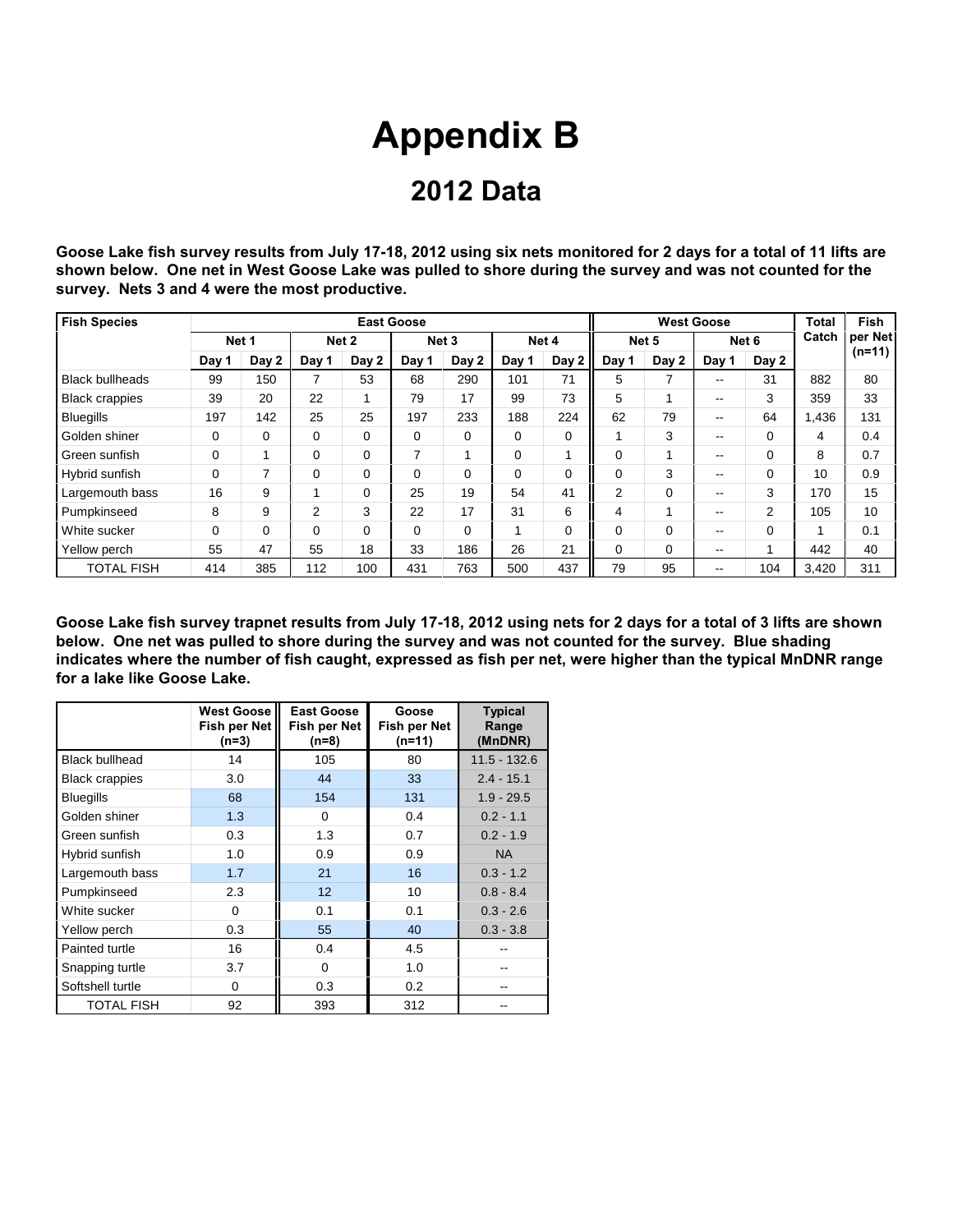| Length<br>(inches)                                   | <b>Black</b>   | <b>Bullhead</b>         | <b>Crappies</b>         | <b>Black</b>   |                         | <b>Bluegills</b> | Golden<br>Shiner |      |              | Green<br>Sunfish        |              | <b>Hybrid</b><br>Sunfish | <b>Bass</b>    | Largemouth     | Pumpkin        | -seed            |                          | White<br><b>Sucker</b> |              | Yellow<br>Perch |
|------------------------------------------------------|----------------|-------------------------|-------------------------|----------------|-------------------------|------------------|------------------|------|--------------|-------------------------|--------------|--------------------------|----------------|----------------|----------------|------------------|--------------------------|------------------------|--------------|-----------------|
|                                                      | West           | East                    | West                    | East           | West                    | East             | West             | East | West         | East                    | West         | East                     | West           | East           | West           | East             | West                     | East                   | West         | East            |
| $<3\,$                                               |                |                         |                         |                | $\mathbf{1}$            |                  |                  |      |              |                         |              |                          |                |                |                |                  |                          |                        |              |                 |
| $\mathsf 3$                                          |                |                         |                         |                | $\overline{4}$          |                  |                  |      |              |                         |              |                          |                |                |                |                  |                          |                        |              |                 |
| $3.5\,$                                              |                |                         |                         |                | $\sqrt{5}$              | $\mathbf 2$      |                  |      |              |                         |              |                          |                |                |                |                  |                          |                        |              |                 |
| $\pmb{4}$                                            |                |                         |                         |                | 39                      | $\boldsymbol{7}$ |                  |      |              |                         |              |                          |                |                | $\mathbf{1}$   | $\mathbf{1}$     |                          |                        |              | $\mathbf 2$     |
| $4.5\,$                                              |                |                         |                         |                | 44                      | 17               |                  |      |              |                         |              |                          |                |                |                | $\sqrt{5}$       |                          |                        |              | $\overline{4}$  |
| $\mathbf 5$                                          |                |                         |                         |                | 20                      | 11               |                  |      |              | 3                       | $\mathbf{1}$ |                          |                |                | $\overline{c}$ | $\mathbf{1}$     |                          |                        |              | 41              |
| 5.5                                                  |                |                         |                         | $\overline{2}$ | $\overline{\mathbf{4}}$ | $\mathsf 3$      | 3                |      |              | $\overline{c}$          |              | 1                        |                |                |                | 3                |                          |                        |              | 6               |
| 6                                                    |                | 6                       | $\mathbf{1}$            | $\overline{7}$ | $\overline{7}$          | 24               |                  |      | $\mathbf{1}$ | $\overline{\mathbf{4}}$ |              | $\overline{2}$           |                |                |                | 9                |                          |                        | $\mathbf{1}$ | 8               |
| 6.5                                                  |                | $\mathbf{1}$            |                         | $\overline{7}$ | 35                      | 29               |                  |      |              | $\mathbf{1}$            | $\mathbf{1}$ | $\mathbf{3}$             |                | $\mathbf{1}$   | $\mathbf{1}$   | $\overline{7}$   |                          |                        |              | 20              |
| $\overline{\mathbf{7}}$                              |                | $\overline{2}$          | $\mathbf{1}$            | 9              | 39                      | 56               | $\mathbf{1}$     |      |              |                         | $\mathbf{1}$ | $\mathbf{1}$             |                | $\mathbf{1}$   | 3              | 6                |                          |                        |              | 28              |
| 7.5                                                  | $\mathbf{1}$   |                         | $\overline{\mathbf{4}}$ | 34             | $\overline{7}$          | 26               |                  |      |              |                         |              |                          |                | 6              |                | $\boldsymbol{2}$ |                          |                        |              | 38              |
| 8                                                    | $\overline{2}$ | 11                      | $\overline{1}$          | 39             |                         | $\overline{4}$   |                  |      |              |                         |              |                          |                | 14             |                | $\overline{2}$   |                          |                        |              | 21              |
| 8.5                                                  | $\overline{4}$ | $\boldsymbol{9}$        | $\overline{2}$          | 15             |                         |                  |                  |      |              |                         |              |                          |                | 24             |                |                  |                          |                        |              | 6               |
| $\boldsymbol{9}$                                     | 17             | 64                      |                         | 10             |                         |                  |                  |      |              |                         |              |                          |                | 36             |                |                  |                          |                        |              | $\overline{2}$  |
| 9.5                                                  | 9              | 43                      |                         | $\sqrt{5}$     |                         |                  |                  |      |              |                         |              |                          |                | 28             |                |                  |                          |                        |              | $\mathbf{1}$    |
| 10                                                   | 3              | 39                      |                         | 4              |                         |                  |                  |      |              |                         |              |                          | 1              | 27             |                |                  |                          |                        |              |                 |
| 10.5                                                 | 6              | $\overline{2}$          |                         | 2              |                         |                  |                  |      |              |                         |              |                          | $\overline{2}$ | 5              |                |                  |                          |                        |              |                 |
| 11                                                   |                | $\overline{\mathbf{4}}$ |                         | $\mathbf{1}$   |                         |                  |                  |      |              |                         |              |                          |                | 6              |                |                  |                          |                        |              |                 |
| 11.5                                                 |                | $\mathbf{1}$            |                         |                |                         |                  |                  |      |              |                         |              |                          | $\mathbf{1}$   |                |                |                  |                          |                        |              |                 |
| 12                                                   |                |                         |                         |                |                         |                  |                  |      |              |                         |              |                          |                | $\overline{7}$ |                |                  |                          |                        |              |                 |
| 12.5                                                 |                |                         |                         |                |                         |                  |                  |      |              |                         |              |                          |                |                |                |                  |                          |                        |              |                 |
| 13                                                   |                |                         |                         |                |                         |                  |                  |      |              |                         |              |                          |                | 3              |                |                  |                          |                        |              |                 |
| 13.5                                                 |                |                         |                         |                |                         |                  |                  |      |              |                         |              |                          |                | $\mathbf{1}$   |                |                  |                          |                        |              |                 |
| $14$                                                 |                |                         |                         |                |                         |                  |                  |      |              |                         |              |                          |                | $\overline{2}$ |                |                  |                          |                        |              |                 |
| 14.5                                                 |                |                         |                         |                |                         |                  |                  |      |              |                         |              |                          |                |                |                |                  |                          |                        |              |                 |
| 15                                                   |                |                         |                         |                |                         |                  |                  |      |              |                         |              |                          |                | $\overline{2}$ |                |                  |                          |                        |              |                 |
| 15.5                                                 |                |                         |                         |                |                         |                  |                  |      |              |                         |              |                          | $\mathbf{1}$   |                |                |                  |                          |                        |              |                 |
| $16\,$                                               |                |                         |                         |                |                         |                  |                  |      |              |                         |              |                          |                | $\overline{2}$ |                |                  |                          |                        |              |                 |
| 16.5                                                 |                |                         |                         |                |                         |                  |                  |      |              |                         |              |                          |                |                |                |                  |                          |                        |              |                 |
| 17                                                   |                |                         |                         |                |                         |                  |                  |      |              |                         |              |                          |                |                |                |                  |                          |                        |              |                 |
| 17.5                                                 |                |                         |                         |                |                         |                  |                  |      |              |                         |              |                          |                |                |                |                  |                          |                        |              |                 |
| 18                                                   |                |                         |                         |                |                         |                  |                  |      |              |                         |              |                          |                |                |                |                  |                          | $\mathbf{1}$           |              |                 |
| Total                                                | 42             | 182                     | 9                       | 135            | 205                     | 179              | 4                | 0    | $\mathbf{1}$ | 10                      | 3            | $\overline{7}$           | 5              | 165            | $\overline{7}$ | 36               | $\pmb{0}$                | $\mathbf{1}$           | $\mathbf{1}$ | 177             |
| % of the<br><b>Total</b><br>Catch<br><b>Measured</b> | 100%           | 22%                     | 100%                    | 39%            | 100%                    | 15%              | 100%             | --   | 100%         | 100%                    | 100%         | 100%                     | 100%           | 100%           | 100%           | 38%              | $\overline{\phantom{a}}$ | 100%                   | 100%         | 40%             |

#### **Length frequency of fish species (as total length) for the West and East Goose Lake fish survey for July 2012.**